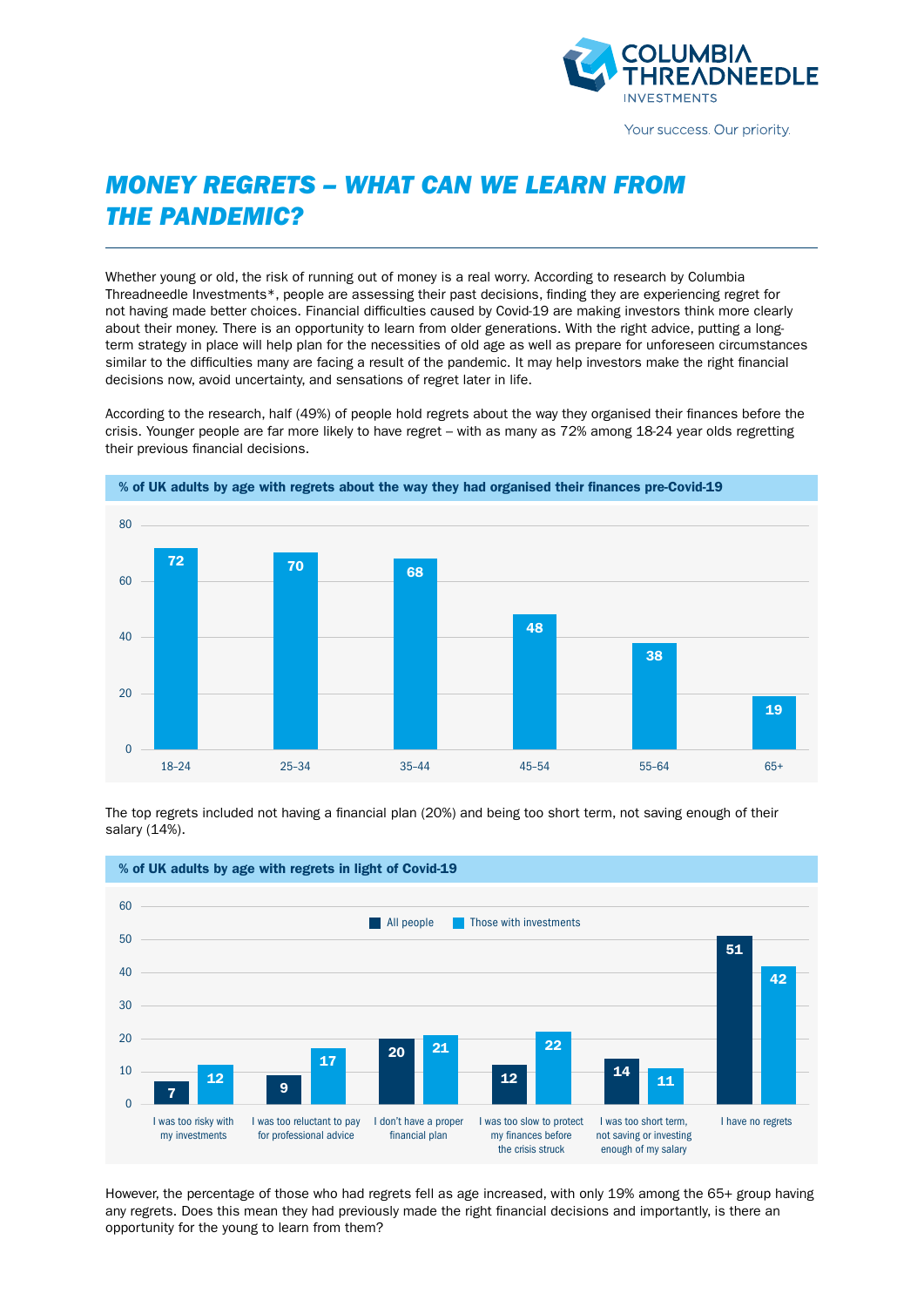### Learning from retirees – what they got right and what they got wrong

When we asked retires what they got right about how they planned financially for their retirement, just under half (49%) said it was to put money in a private pension. 39% said that they ensured they had a will and planned for inheritance tax. Around a fifth said what they got right was to take financial advice.

| What UK retirees got right for financial retirement<br>planning - top five | ℅   |
|----------------------------------------------------------------------------|-----|
| Put money into a private pension                                           | 49% |
| Created a will/IHT plan                                                    | 39% |
| Put little faith in Social Security                                        | 34% |
| Ensured I had saved enough to leave an inheritance                         | 23% |
| Took advice upon entering retirement                                       | 17% |

Whilst retirees recognise what they got right in their financial planning, many had regrets, Almost 30% of retirees felt they failed to adequately consider long-term care costs, with many admitting they put too much faith in the social security system. One in six regretted not opening a private pension, and many regretted not taking professional advice when they were younger.

#### The top five regrets among retirees being:

- 29% regretted not considering long-term care costs
- 18% regretted putting too much faith in the government (social security, healthcare)
- 17% regretted not having a private pension
- 15% regretted not saving enough to leave an inheritance
- 13% regretted not taking professional advice

## Young people have the opportunity to think more long-term about money

For younger people, they now have an opportunity to re-think their priorities and planning. Among non-retirees, 86% aspired to have enough money for healthcare and social care expenses when they retire. By taking action now, they could ensure a more secure financial future for themselves.

| Aspirations for retirement – non retirees             | %   |
|-------------------------------------------------------|-----|
| Making sure I am fit and healthy                      | 95% |
| Being able to maintain and stay in my own home        | 93% |
| Spending more time with family and friends            | 91% |
| Pursuing hobbies/new hobbies                          | 86% |
| Ensuring I have enough money for healthcare expenses  | 86% |
| Ensuring I have enough money for social care expenses | 86% |